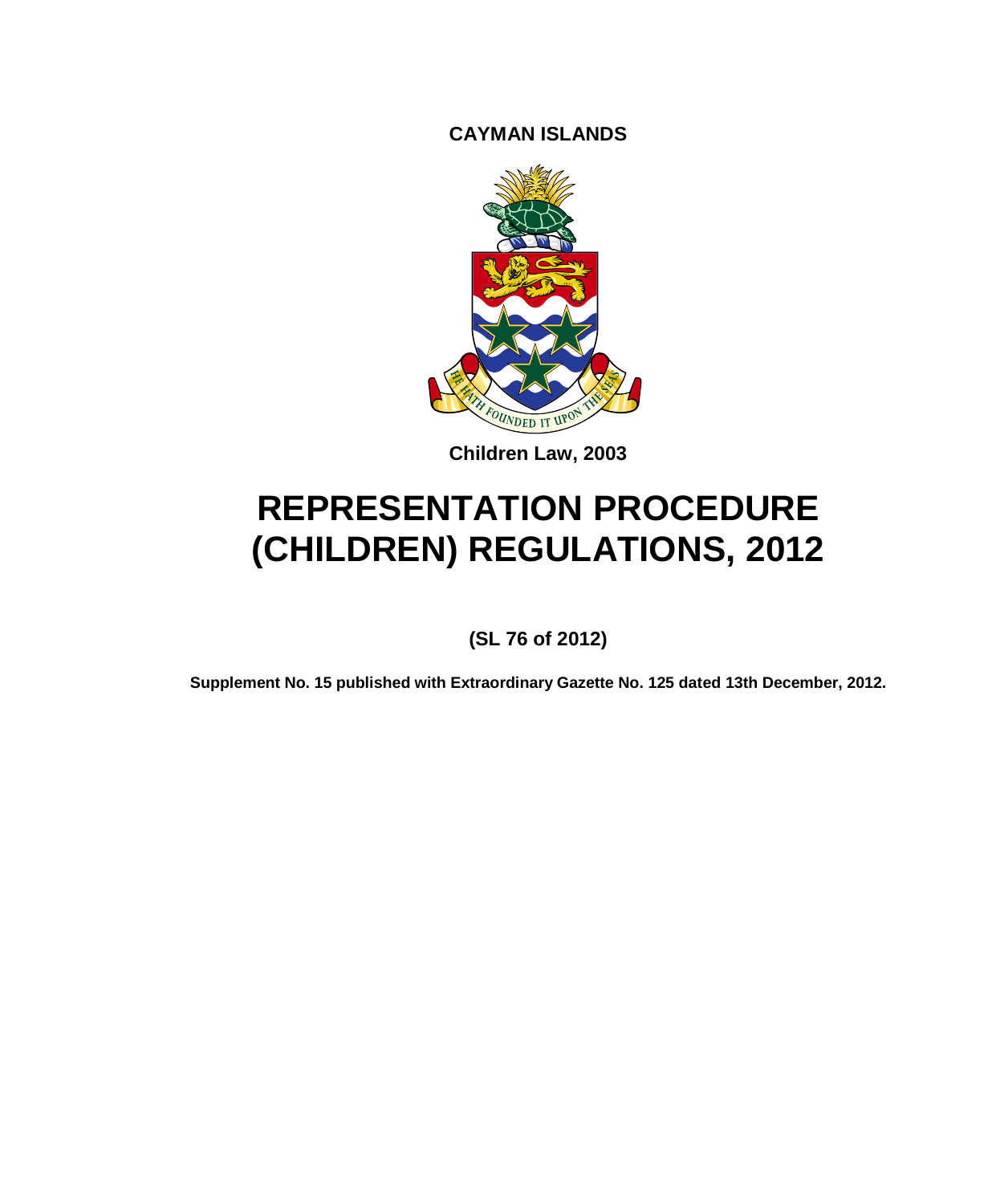## **PUBLISHING DETAILS**

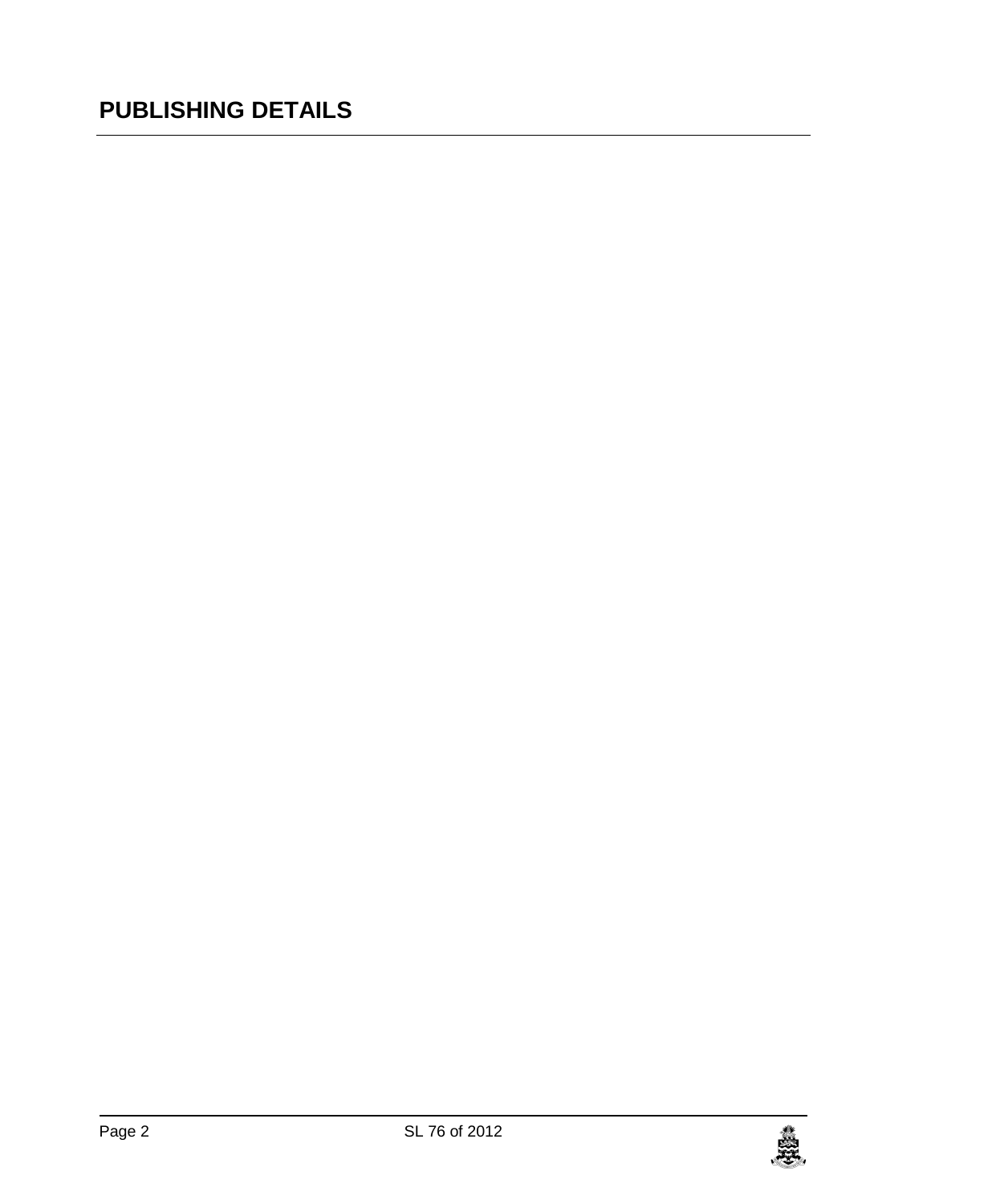### **CAYMAN ISLANDS**



**Children Law, 2003**

## **REPRESENTATION PROCEDURE (CHILDREN) REGULATIONS, 2012**

**(SL 76 of 2012)**

## **Arrangement of Regulations**

| Regulation     |                                                                         | Page |
|----------------|-------------------------------------------------------------------------|------|
| $\mathbf{1}$ . |                                                                         |      |
| 2.             |                                                                         |      |
| 3.             |                                                                         |      |
| 4.             |                                                                         |      |
| 5.             |                                                                         |      |
| 6.             |                                                                         |      |
| 7.             | Appointment of independent person and consideration of representations7 |      |
| 8.             |                                                                         |      |
| 9.             |                                                                         |      |
| 10.            |                                                                         |      |
| 11.            |                                                                         |      |
| 12.            |                                                                         |      |
| 13.            |                                                                         |      |

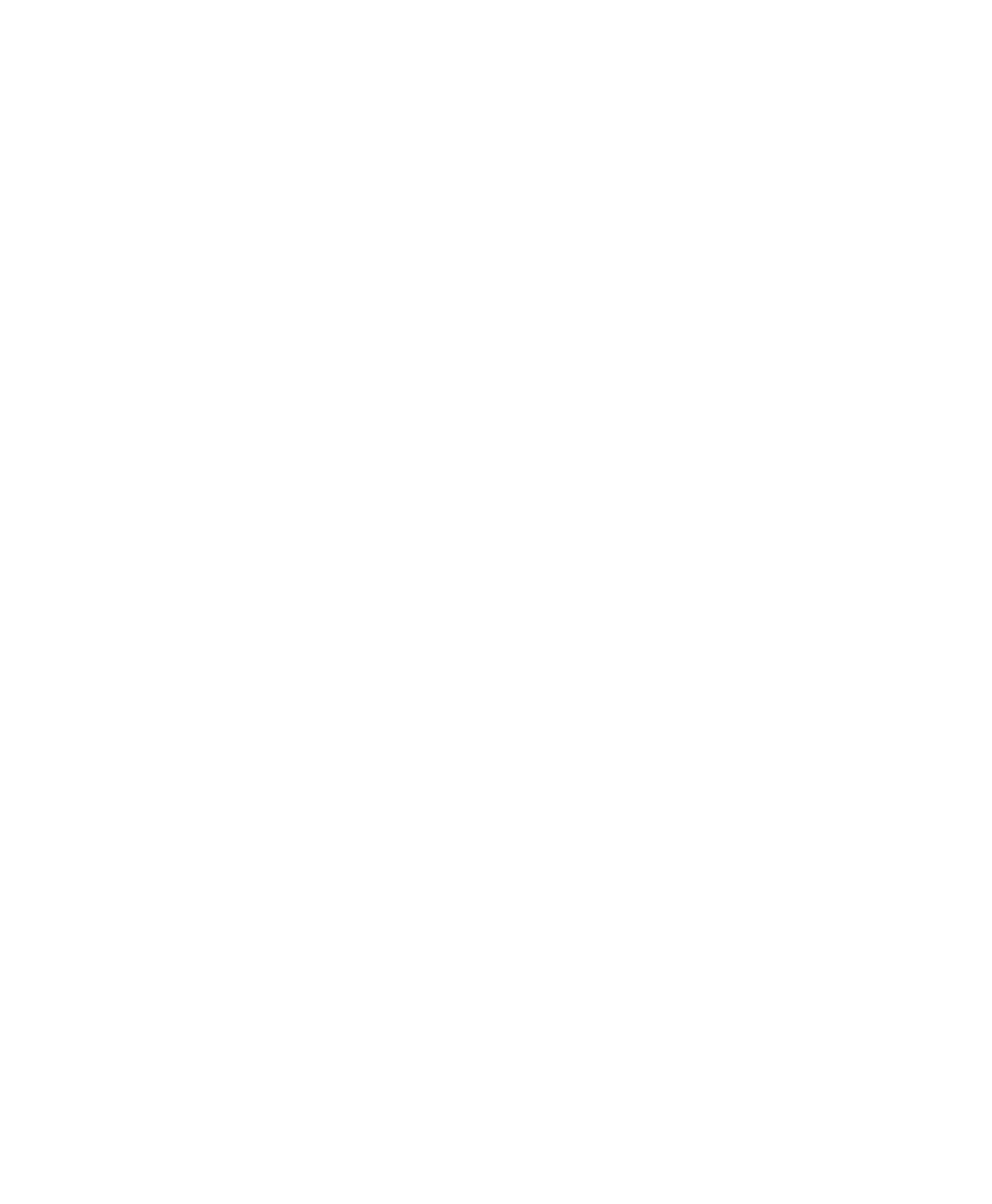### **CAYMAN ISLANDS**



## **REPRESENTATION PROCEDURE (CHILDREN) REGULATIONS, 2012**

### **(SL 76 of 2012)**

The Governor in Cabinet, in exercise of the powers conferred by section 29(3) and (4) of and paragraph 6(2) of Schedule 7 to, the Children Law, 2003, hereby makes the following Regulations —

#### <span id="page-4-0"></span>**1. Citation**

**1**. These Regulations may be cited as the Representation Procedure (Children) Regulations, 2012.

#### <span id="page-4-1"></span>**2. Definitions**

**2**. In these Regulations, unless the context otherwise requires —

"**complainant**" means a person making representations to the Department under section 29(1) of the Law;

"**independent person**" means a person who is not an officer of the Department;

"**Law**" means the *Children Law, 2003*;

"**panel**" means the review panel; and

"**representations**" means representations about the discharge by the Department of its functions.

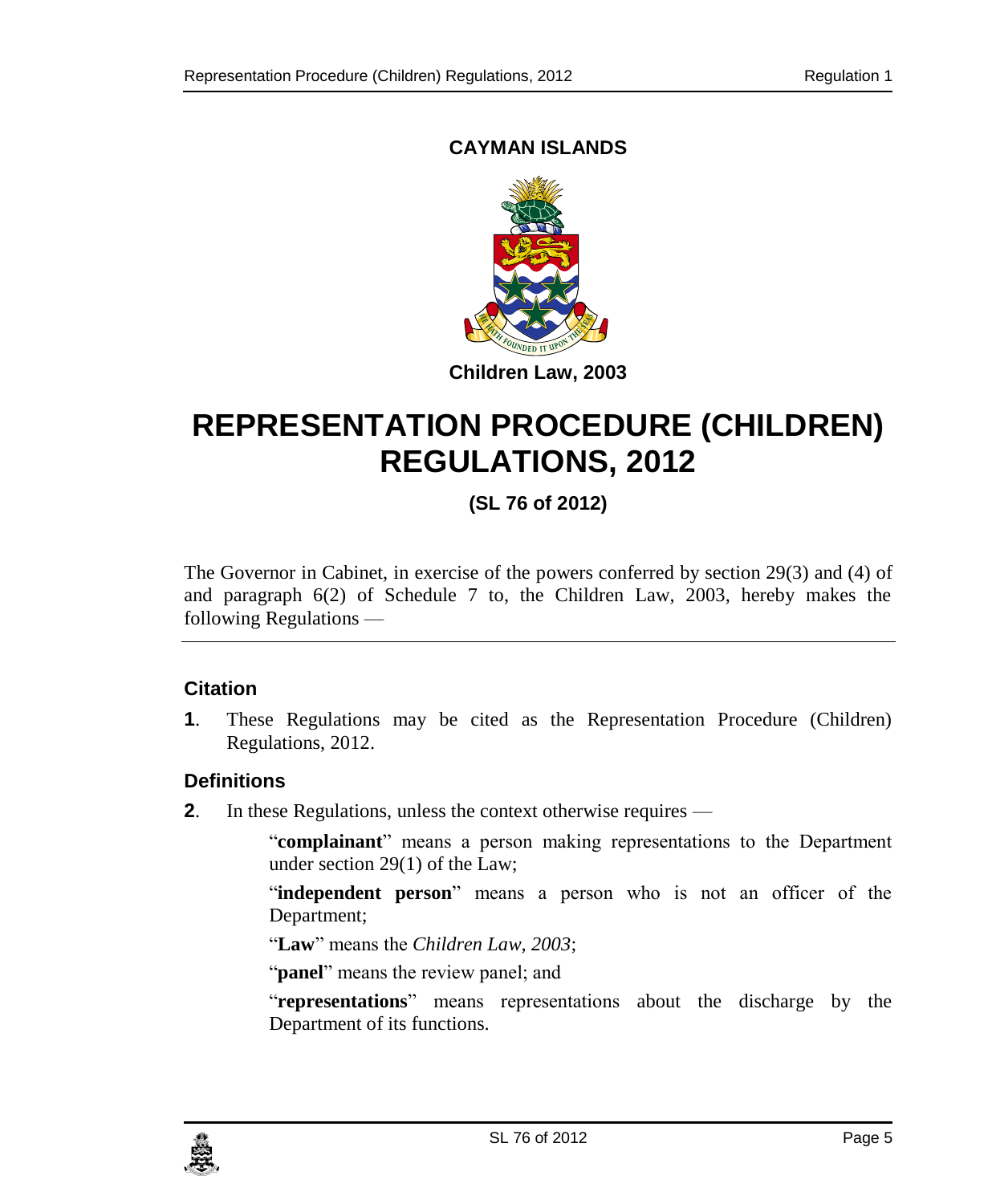#### <span id="page-5-0"></span>**3. Form of representations**

- **3**. (1) A complainant may make representations to the Department orally or in writing.
	- (2) Where oral representations are made, the Department shall immediately cause them to be recorded in writing and sent to the complainant, who shall be given the opportunity to confirm the accuracy of the representations.
	- (3) For all other purposes of these Regulations, the written record to which paragraph (2) refers shall be deemed to be the representations.

#### <span id="page-5-1"></span>**4. Time limit on making representations**

- **4.** (1) A complainant shall make his representations about a matter no later than one year after the grounds to make the representations arose.
	- (2) The Department may consider any representations which have been made outside the time limit specified in paragraph (1) if, having regard to all the circumstances, the Department concludes that —
		- (a) it would not be reasonable to expect the complainant to have made the representations within the time limit; and
		- (b) notwithstanding the time that has passed, it is still possible to consider the representations effectively and fairly.

#### <span id="page-5-2"></span>**5. Representations not to be considered**

- **5.** (1) The Department shall not consider, or further consider, representations under these Regulations if the representations concern any matter in which —
	- (a) the complainant has stated in writing to the Department that he is taking, or intends to take, proceedings in any court or tribunal;
	- (b) the Department is taking or proposing to take disciplinary proceedings against the person whom the complainant has identified in the representations;
	- (c) the Department has been notified that an investigation, in contemplation of criminal proceedings, is being conducted against the person whom the complainant has identified in the representation;
	- (d) the Department has been notified that criminal proceedings are pending against the person identified in the representations; or
	- (e) the Department decides that consideration, or further consideration, of the representations under these Regulations would prejudice the conduct of any proceedings or investigation falling under this paragraph.
	- (2) Any proceedings or investigation falling under paragraph (1) shall be referred to for the purposes of this regulation as a concurrent consideration.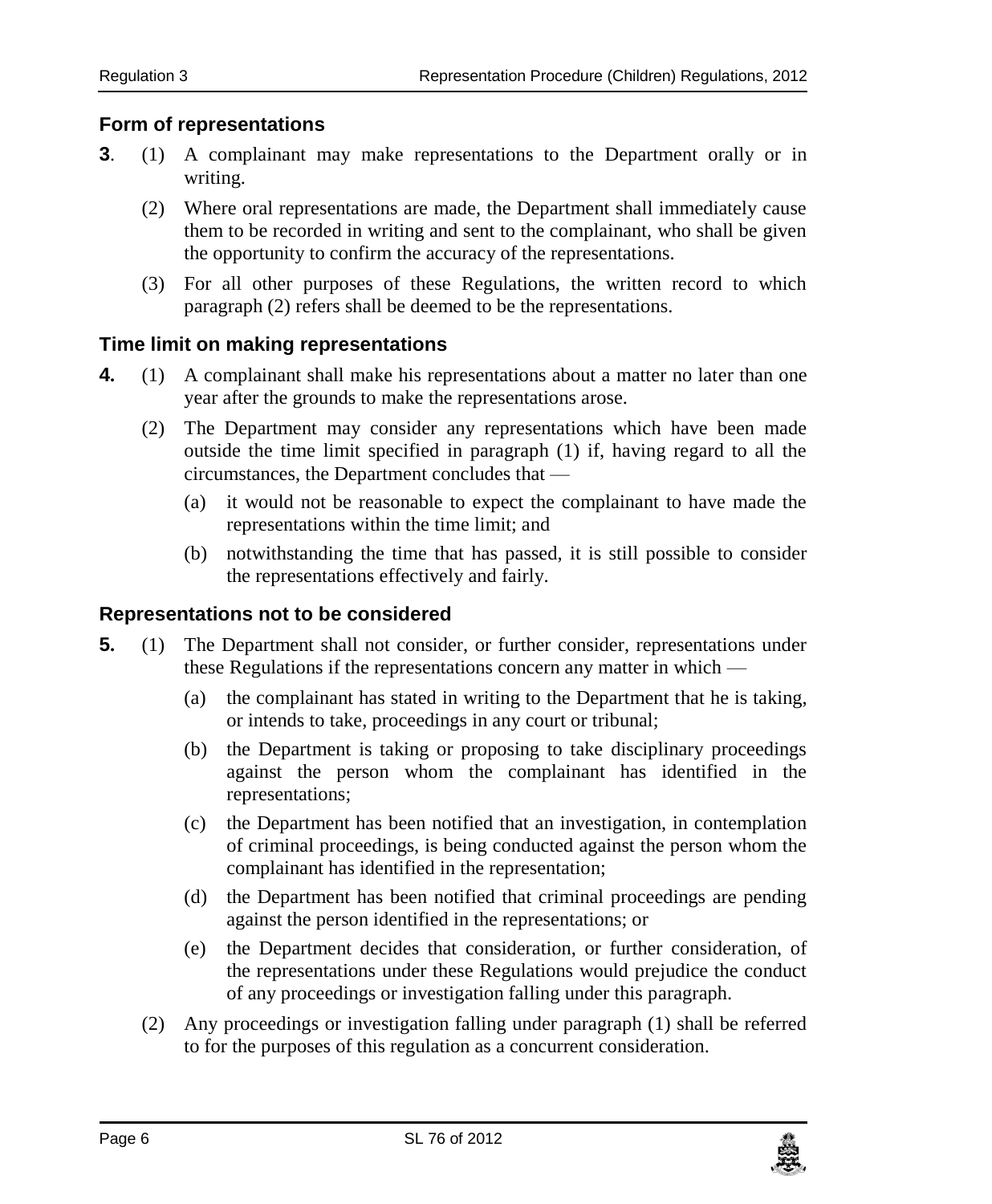- (3) Where the Department decides that it should not consider, or further consider, representations in accordance with paragraph (1), the Department shall as soon as possible give notice in writing to the complainant explaining the reasons for its decision and specifying the relevant concurrent consideration.
- (4) Where the concurrent consideration specified in a notice under paragraph (3) has been discontinued or completed, the complainant to whom the notice was given may resubmit to the Department, the representations to which the notice relates and subject to paragraph (5), the Department shall consider them.
- (5) Where a complainant intends to resubmit representations in accordance with paragraph (4) he shall do so no later than one year after the concurrent consideration is discontinued or completed.

#### <span id="page-6-0"></span>**6. Department action on receipt of representations**

- **6**. (1) Where the Department has received representations from a complainant the Department shall consider and try to resolve the representations as soon as is practicable unless the complainant and the Department agree that the representations should not be considered in accordance with regulation 5.
	- (2) On receiving representations, the Department shall
		- (a) appoint one of its officers as a complaints manager to assist the Department in the co-ordination of all aspects of its consideration of representations;
		- (b) determine whether the complainant has a sufficient interest in making the representations;
		- (c) if it is considered that the complainant does not have a sufficient interest, notify him in writing, and inform him that no further action will be taken;
		- (d) take all reasonable steps to ensure that everyone involved in the handling and consideration of representations including independent persons, are familiar with the procedure set out in these Regulations;
		- (e) offer to the complainant assistance and guidance on following the representations procedure or advice on where he may obtain such assistance and guidance; and
		- (f) deal expeditiously with the handling and consideration of representations under these Regulations.
	- (3) Where paragraph (2)(b) applies, the date at which the Department concludes that the person has a sufficient interest shall be treated for the purpose of these Regulations as the date of receipt of the representations.

#### <span id="page-6-1"></span>**7. Appointment of independent person and consideration of representations**

**7**. (1) Where the Department receives representations under regulation 6, it shall appoint an independent person to take part in the consideration process.

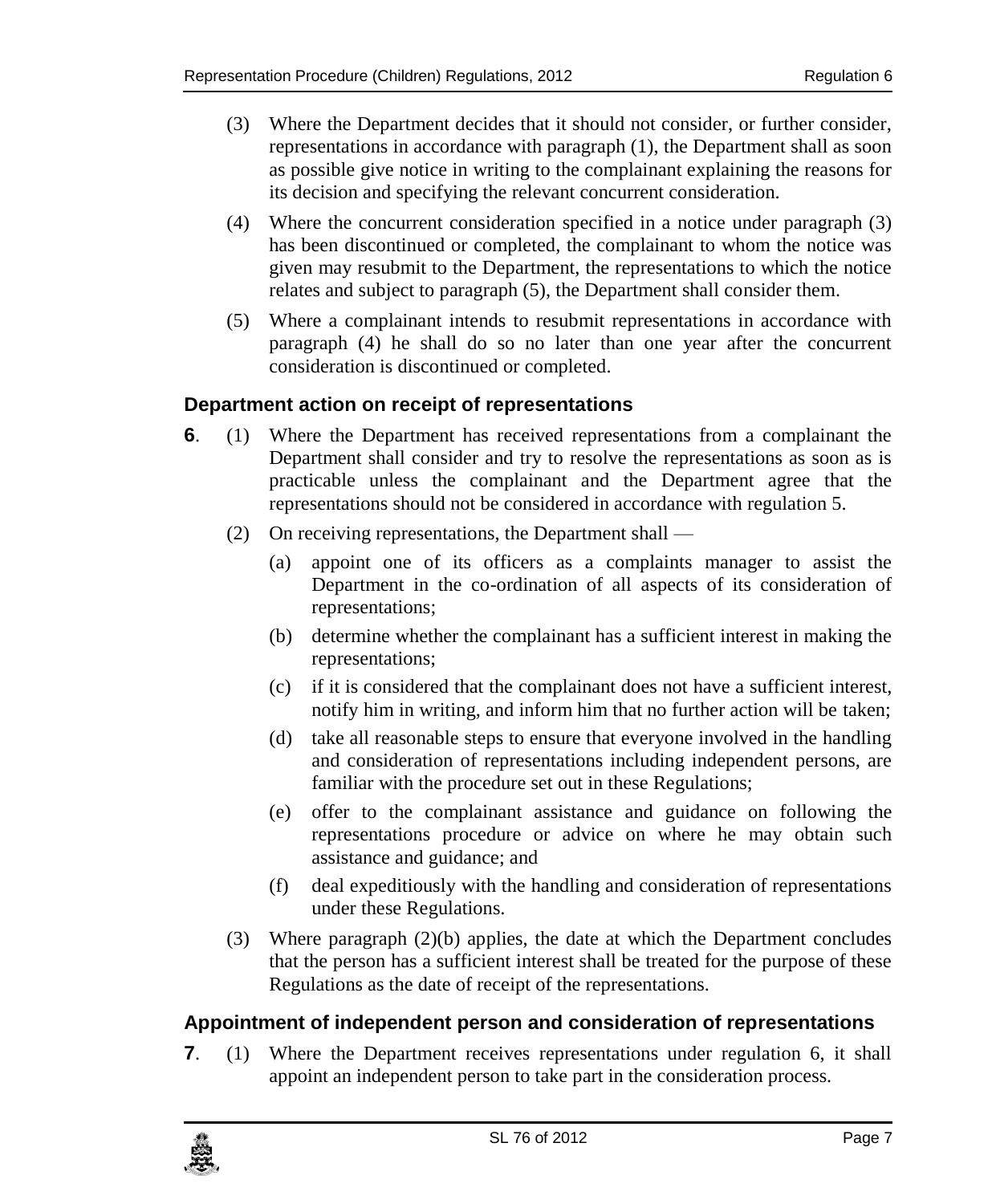- (2) The independent person shall take part in any discussions which are held by the Department about the action to be taken in relation to the child in the light of the consideration of the representations.
- (3) After the Department considers the representations with the independent person, it shall formulate a decision within twenty-eight days of the conclusion of the consideration process.

#### <span id="page-7-0"></span>**8. Notification of decision**

- **8**. (1) Where a decision has been formulated, the Department shall as soon as is practicable notify —
	- (a) the complainant;
	- (b) if different, the person on whose behalf the representations were made, unless the Department consider that he is not of sufficient understanding or it would be likely to cause serious harm to his health or emotional conditions;
	- (c) the independent person; and
	- (d) any other person whom the Department considers has sufficient interest in the case,

of the proposed result of their consideration of the representations and the complainant's right to have the matter referred to a panel under regulation 10.

(2) If the complainant informs the Department in writing within twenty-eight days of the date on which notice is given under paragraph (1) that he is dissatisfied with the proposed result and wishes the matter to be referred to a panel for consideration of the representations, a panel shall be appointed by the Department for that purpose.

#### <span id="page-7-1"></span>**9. Withdrawal of representations**

- **9.** (1) A complainant may withdraw a representation orally or in writing at any stage before conclusion of the consideration process.
	- (2) The Department shall write to the complainant to confirm the withdrawal of the representations.

#### <span id="page-7-2"></span>**10. Meeting of review panel**

- **10**. (1) The panel shall include at least one independent person.
	- (2) The panel shall meet within twenty-eight days of the receipt by the Department of the complainant's request that the matter be referred to a panel.
	- (3) At that meeting, the panel shall consider
		- (a) any oral or written submissions that the complainant or the Department wishes to make; and

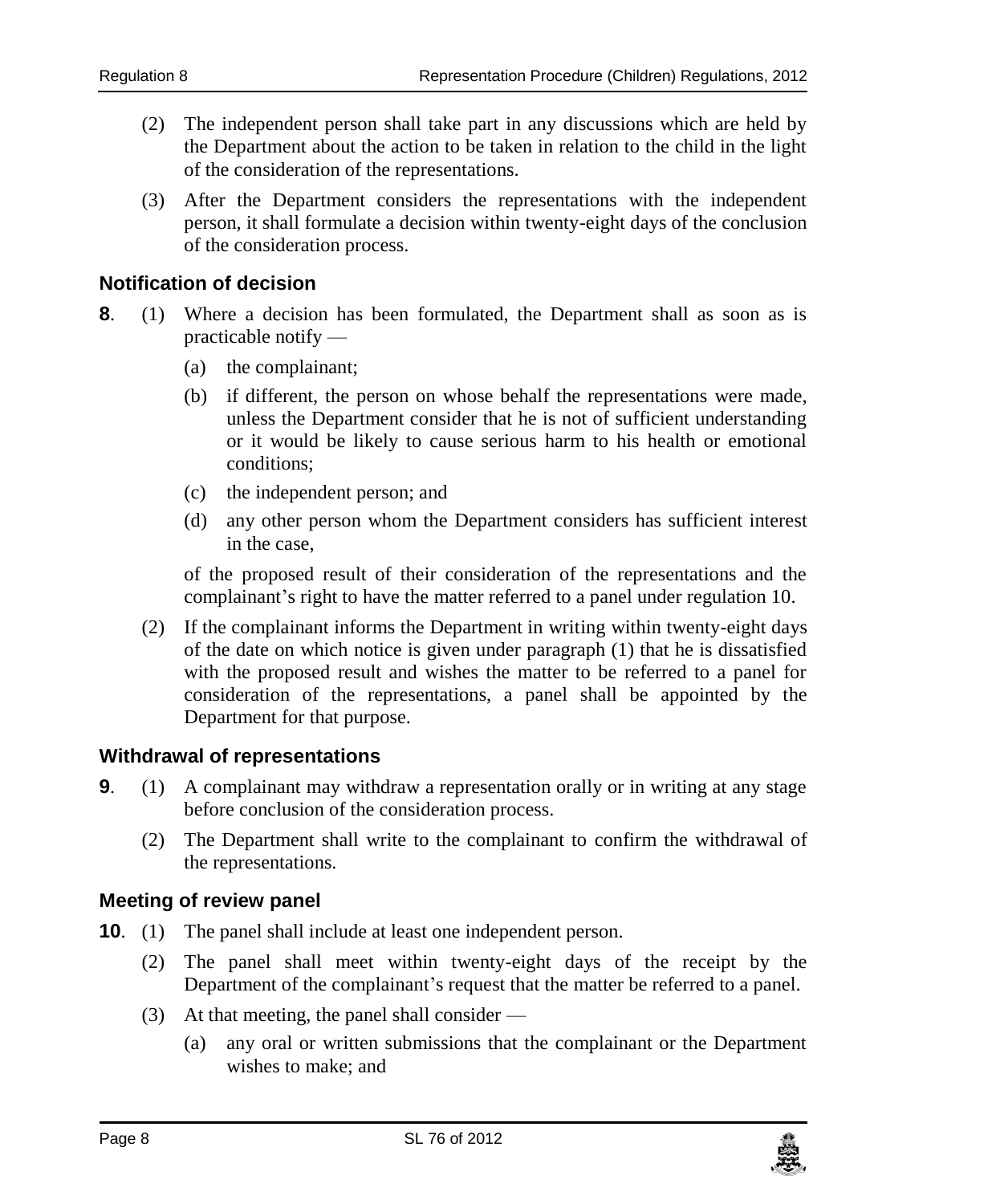- (b) if the independent person appointed under regulation 7 is different from the independent person on the panel, any oral or written submissions which the independent person appointed under regulation 7 wishes to make.
- (4) If the complainant wishes to attend the meeting of the panel he may be accompanied throughout the meeting by another person of his choice and may nominate that other person to speak on his behalf.

#### <span id="page-8-0"></span>**11. Recommendations of review panel**

- **11.** (1) When the panel meets under regulation 10, it shall make recommendations and state reasons for such recommendations, in writing, within forty-eight hours of the ending of the meeting.
	- (2) The panel shall give notice of its recommendations to
		- (a) the Department;
		- (b) the complainant;
		- (c) the independent person appointed under regulation 7 if different from the independent person on the panel;
		- (d) any other person whom the Department considers has sufficient interest in the case; and
		- (e) the child, if the panel considers it appropriate to do so having regard to his understanding.
	- (3) The Department, together with the independent person appointed to the panel under regulation  $10(1)$ , shall consider what action, if any, should be taken in relation to the child in the light of the representation, and that independent person shall take part in any decisions about such action.

#### <span id="page-8-1"></span>**12. Monitoring of operation and procedure**

- **12**. (1) The Department shall monitor the arrangements that it has made with a view to ensuring compliance with these Regulations by keeping a record of each representation received, the outcome of each representation and whether there was compliance with the time limits specified in these Regulations.
	- (2) For the purposes of monitoring, the Department shall, at least once in every period of twelve months, compile a report on the operation, in that period, of the procedure set out in these Regulations.
	- (3) The first report referred to in paragraph (2) shall be compiled within twelve months of the date of coming into force of these Regulations.